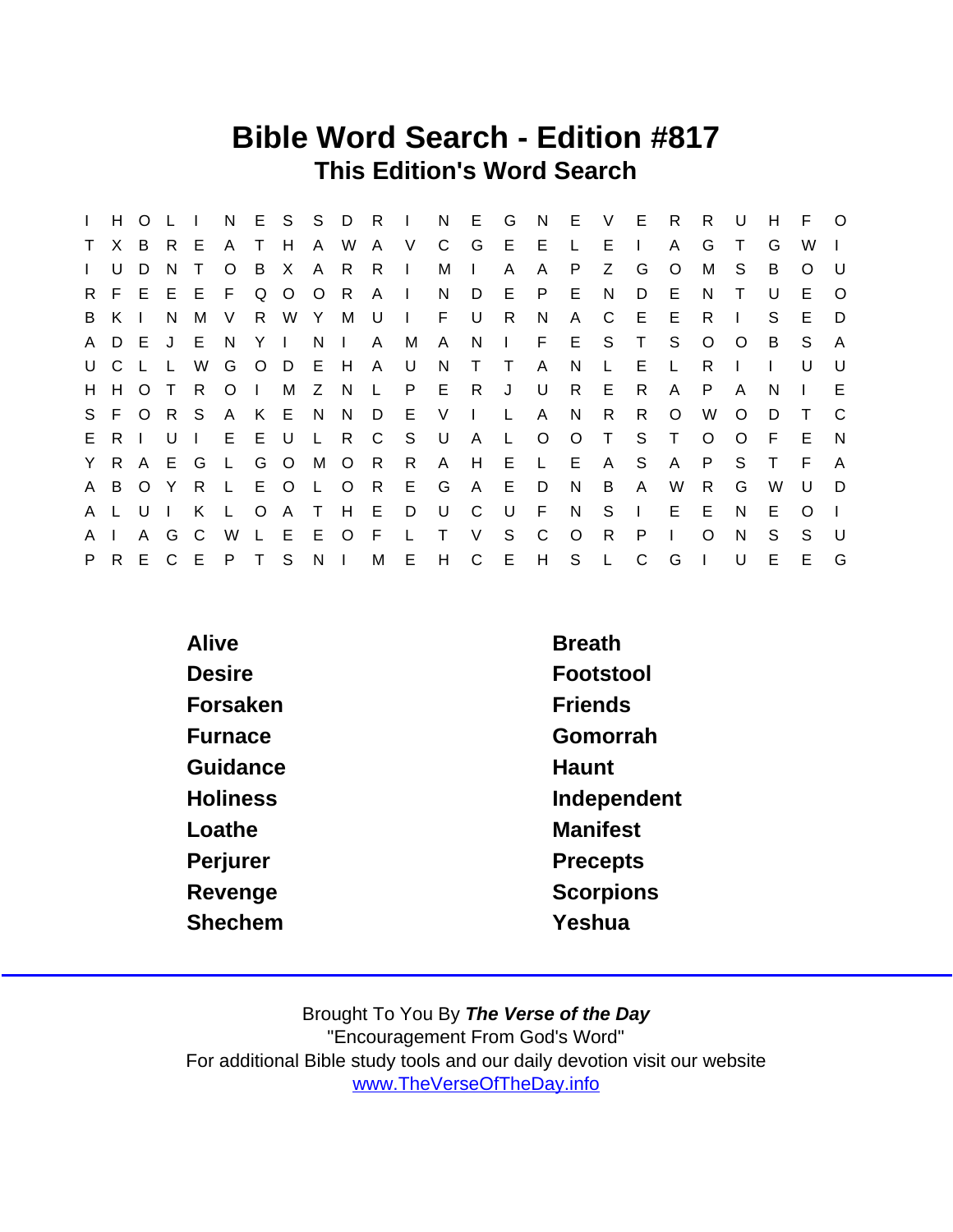### Bible Word Search - Edition #817 Word Search Answer Guide

| j.           |              | H O L I        |        |              |        |           |         |     |                |                     | NESS drin E           |              |                | G          | N            | E V E        |              |              | $\mathsf{R}$ | $\mathsf{r}$ | <b>u</b>     | h.           | f            | $\Omega$     |
|--------------|--------------|----------------|--------|--------------|--------|-----------|---------|-----|----------------|---------------------|-----------------------|--------------|----------------|------------|--------------|--------------|--------------|--------------|--------------|--------------|--------------|--------------|--------------|--------------|
| t            | $\mathsf{x}$ |                |        |              |        |           |         |     |                |                     | B R E A T H a w a v c |              | $\mathbf{g}$   | e          | e            | $\mathbf{I}$ | e            | -i-          | a            | g            | $\mathsf{t}$ | g            | W            | j.           |
| $\mathbf{i}$ | <b>u</b>     | d              | n t    |              | o b    |           |         |     | x a r r        |                     | $\mathbf{i}$          | m            | j.             | a          | a            | p            | Z            | g            | $\circ$      | m            | S            | b            | $\circ$      | u            |
| r f          |              |                |        |              |        |           |         |     |                | e e e F q o o r a l |                       | N            | D              |            | E P          | E.           | N            | D            | E.           | N            | $\top$       | $\mathsf{u}$ | e            | $\Omega$     |
| b            | k            | -i-            | n      |              | m v R  |           |         |     | wymu           |                     | i F U                 |              |                | R          | N            | $\mathsf{A}$ | $\mathbf{C}$ | E            | Е            | R.           | $\mathbb{R}$ | S.           | E.           | D            |
|              | Adej         |                |        |              |        |           | en y I  |     | n i a          |                     | M A                   |              | N              | $\sim 1$ . |              | F E          | S            | $\top$       | <b>S</b>     | $\circ$      | $\circ$      | b            | S            | a            |
| U            | $\mathbf{C}$ | $\blacksquare$ | $\Box$ | W            |        | $g \circ$ |         |     |                | d E H A U           |                       | N            | T t            |            | a            | n            | $\mathbf{L}$ | e            | $\mathbf{I}$ | $\mathsf{r}$ | $\mathbf{i}$ | -i -         | u            | $\mathsf{u}$ |
|              |              |                |        | Hhotr        | o i    |           |         |     | m z N l        |                     |                       | P E          | R              | J          | U            |              | R E          | R.           | a            | p            | a            | n.           | -i-          | E.           |
|              | S F O R S    |                |        |              |        |           | A K E N |     | n D            |                     | E V                   |              | $\mathbb{R}^n$ | L          | A            | n            | $\mathbf{r}$ | $\mathsf{r}$ | $\circ$      | W            | $\Omega$     | d            | t            | C            |
|              | Eri          |                |        | u i          |        | e e       |         |     | u I r          | $\mathbf{C}$        | S                     | <b>u</b>     | a              | L.         | $\circ$      | O T          |              | S            | $\top$       | $\circ$      | $\circ$      | - F          | e            | N            |
| Y r          |              | a              | e      | g            |        |           |         |     | I G O M O R    |                     | $\mathsf{R}$          | $\mathsf{A}$ | H              | e          | $\mathbf{L}$ | e            | a            | s            | a            | p            | s            | t            | $\mathbf{f}$ | A            |
| a            | b            | $\circ$        | V      | $\mathbf{r}$ | $\Box$ |           | e o l   |     | 0 <sub>0</sub> |                     | e                     | g            | a              | e          | d            | n            | b            | a            | W            | $\mathsf{r}$ | g            | W            | u            | D            |
| a            |              | $\mathbf{u}$   | i.     | k.           | L O    |           |         |     | A T H E        |                     | $\mathsf{d}$          | u            | $\mathbf{C}$   | <b>u</b>   | f            | n            | s.           | i.           | e            | e            | n.           | e            | $\Omega$     | $\mathbf{I}$ |
| a            |              | a              | g      | $\mathbf{C}$ |        | w I       |         | e e | $\circ$        | $-f$                | $\mathbf{I}$          | $\mathbf{t}$ | V              | S          | $\mathsf{C}$ | $\circ$      | R.           | P            | $\mathbf{I}$ | O            | <sup>N</sup> | S            | S            | U            |
| P.           |              | R E C          |        |              |        |           | EPTSni  |     |                | M                   |                       | E H          | $\mathsf{C}$   | E          | H            |              | $S \mid$     | $\mathbf{C}$ | g            | j.           | <b>u</b>     | $\mathbf{e}$ | e            | G            |

- Alive: Horizontal **Breath: Horizontal** Desire: Horizontal **Footstool: Horizontal** Forsaken: Horizontal Friends: Diagonal Guidance: Vertical **Haunt: Horizontal** Loathe: Horizontal Manifest: Horizontal Perjurer: Horizontal Precepts: Horizontal Shechem: Horizontal **Yeshua: Vertical**
- Furnace: Horizontal Gomorrah: Horizontal Holiness: Horizontal **Independent: Horizontal** Revenge: Horizontal Scorpions: Horizontal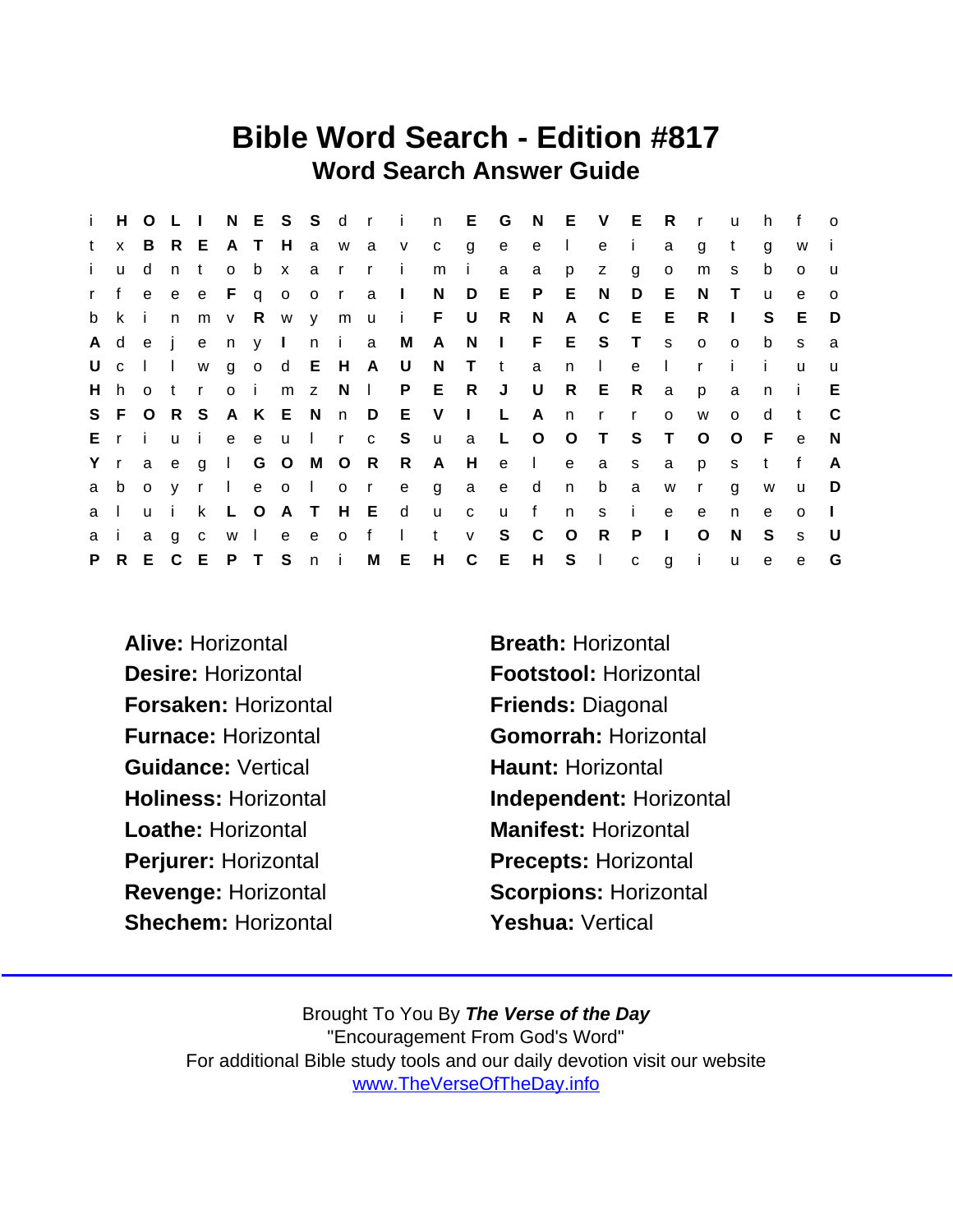# Bible Word Search - Edition #817 Words Used And Their Definitions

#### Alive

Living; Opposite of dead

Breath

An inhalation and / or exhalation

**Desire** 

To want; Something that is wanted

Footstool

A piece of furniture used to elevate the feet

Forsaken

Something or someone that is set aside and / or forgotten

Friends

People who are not hostile

Furnace

A place where something is burned for heat or to get rid of something

Gomorrah

Was destroyed by burning sulfur. The area in which these cities are said to be located near the Dead Sea is filled with a type of sulfur that burns purple. See Genesis 18:16-19:29

Guidance Direction; Leadership

Haunt

To visit a place or someone as a ghost; To constantly remind someone of an event, usually negative; To happen often and spontaneously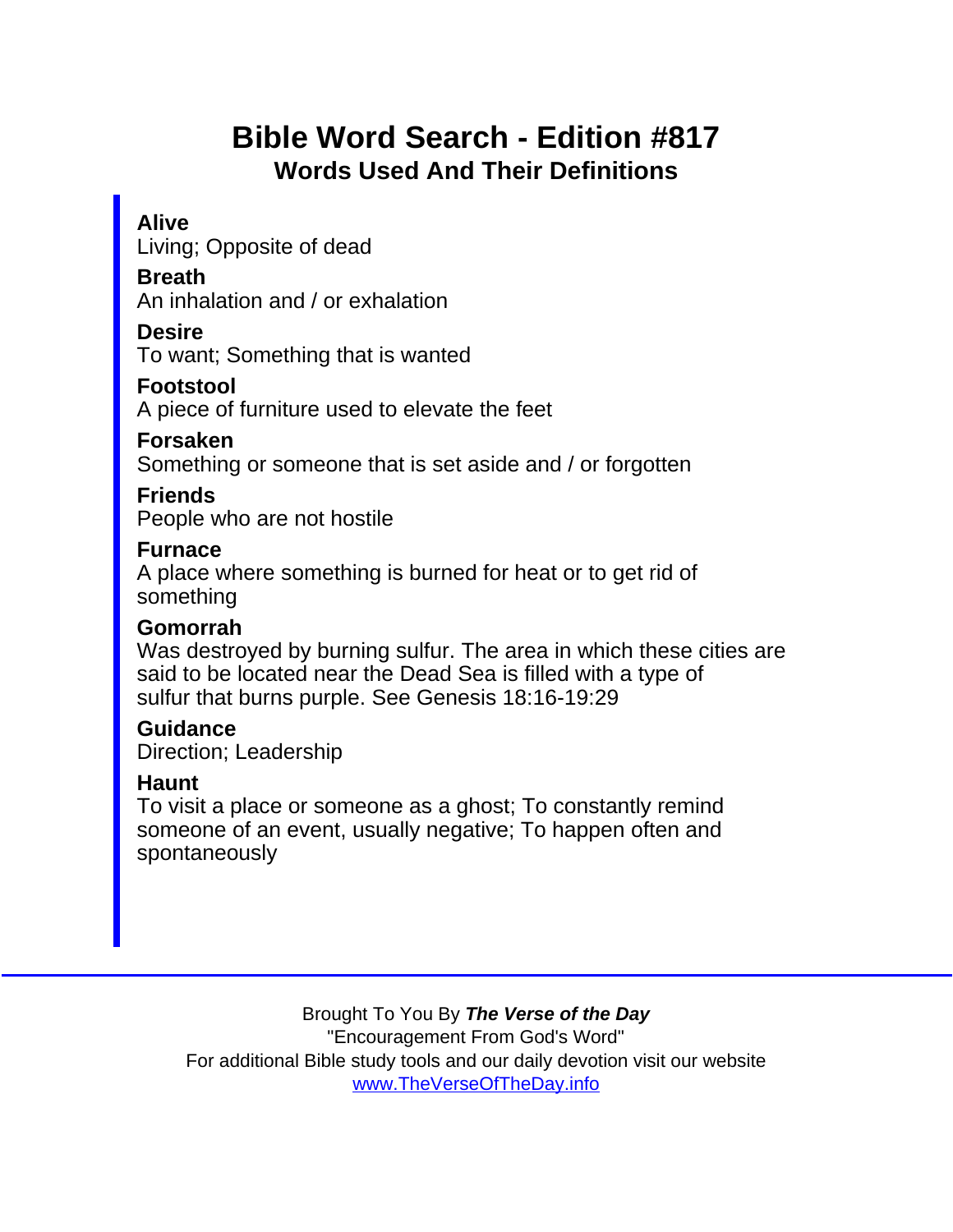## Bible Word Search - Edition #817 Words Used And Their Definitions - Continued

**Holiness** 

The quality or state of being holy

Independent Not relying on others

Loathe

To despise; To greatly dislike

**Manifest** 

To make something known or clear; For God to show Himself

**Periurer** 

A person who does not do what he / she vowed, made an oath to do or swears falsely

**Precepts** Commands; Orders; Instruction

Revenge

Doing wrong to someone who does wrong to you or someone else in order to spite that person

**Scorpions** 

A usually poisonous insect that lives in the desert; Usually referenced as some type of evil or negative consequence in **Scripture** 

Shechem

Town near Samaria; Was a place of various significant Biblical stories

Yeshua

The Hebrew name for Jesus meaning "he saves"; A contracted form of Yehoshua, meaning "Yahweh is salvation". Yehoshua is often